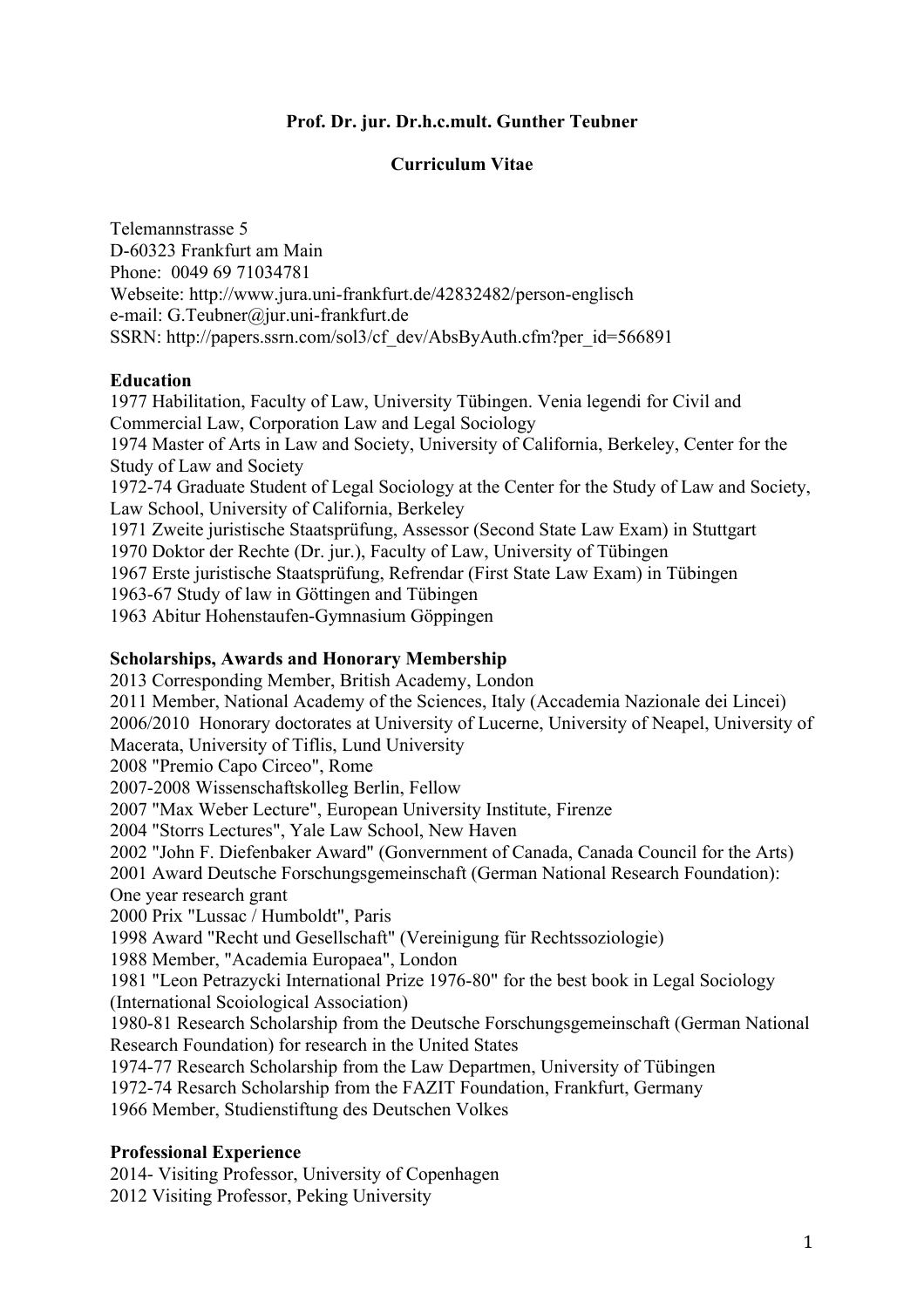2012 Visiting Professor, KoGuan Law School, University Shanghai

2010-2013 Jean-Monnet-Professor, International University College, Turin

2007-2012 Principal Investigator, Excellence Cluster "Normative Orders", Goethe-University Frankfurt

2009/2010 Visiting Professor, Hague Institute for the Internationalisation of Law, The Hague and Maastricht University.

1998- 2009 Professor of Private Law and Legal Sociology, Faculty of Law, Goethe-University, Frankfurt/Main

1998- 2009 Centennial Visiting Professor of Comparative Law and Legal Theory, London School of Economics and Political Science

1994- External Professor, Law Department, European University Insitute, Firenze

1993- 98 Otto-Kahn-Freund Professor of Comparative Law and Legal Theory, Law

Department, London School of Economics and Political Sciences

1991 Visting Professor, Center for Public Policy, Leiden

1991 Visting Professor, Institute for Advanced Studies, Vienna

1991 Visiting Professor, Wissenschaftszentrum (Social Science Research Center), Berlin

1988 Visiting Professor, Chair for "Western European Studies", Stanford University

1987 Visiting Professor, Law School, University of Michigan, Ann Arbor

1984-85 Head of Law Department, European University Institue, Firenze

1981-94 Professor of Private Law and Legal Sociology at the European University Institute, Firenze

1980-81 Visiting Professor, Law School, Center for Jurisprudence and Social Policy, University of California, Berkeley

1977-93 Professor of Private Law and Legal Sociology, Law Faculty, University of Bremen 1977 Professor of Private Law, Law Faculty, University of Frankfurt

1974-77 Part-time employment in a private law firm, commercial law, Dr. Arras & Dr. Oppenlaender, Stuttgart

1970-77 Wissenschaftlicher Assistent, Faculty of Law, University of Tübingen 1967-70 Verwalter einer Assisstentenstelle, University of Tübingen

1967-71 Gerichtsrefrendar (various clerkships in legal practice) State Internship

#### **Current Professional Activities**

Member, Academic Council, Center for European Law Research, Harvard Law School

# **Co-Editor:**

- Internationale Studien zur Privatrechtstheorie. Hart Publications, Oxford, Nomos, Baden-Baden.

- European Yearbook in the Sociology of Law
- Kritische Vierteljahreszeitschrift für Rechtspolitik
- Sociologia e politiche sociali
- Zeitschrift für Rechtssoziologie

# **Member, Editorial Board**

- Ancilla Juris, e-journal
- Behemoth, e-journal
- Comparative Sociology, Leiden
- Droit et Société, Paris
- European Journal of Law Reform, London
- Journal für Sozialforschung, Wien
- Jus et Lex, Warschau